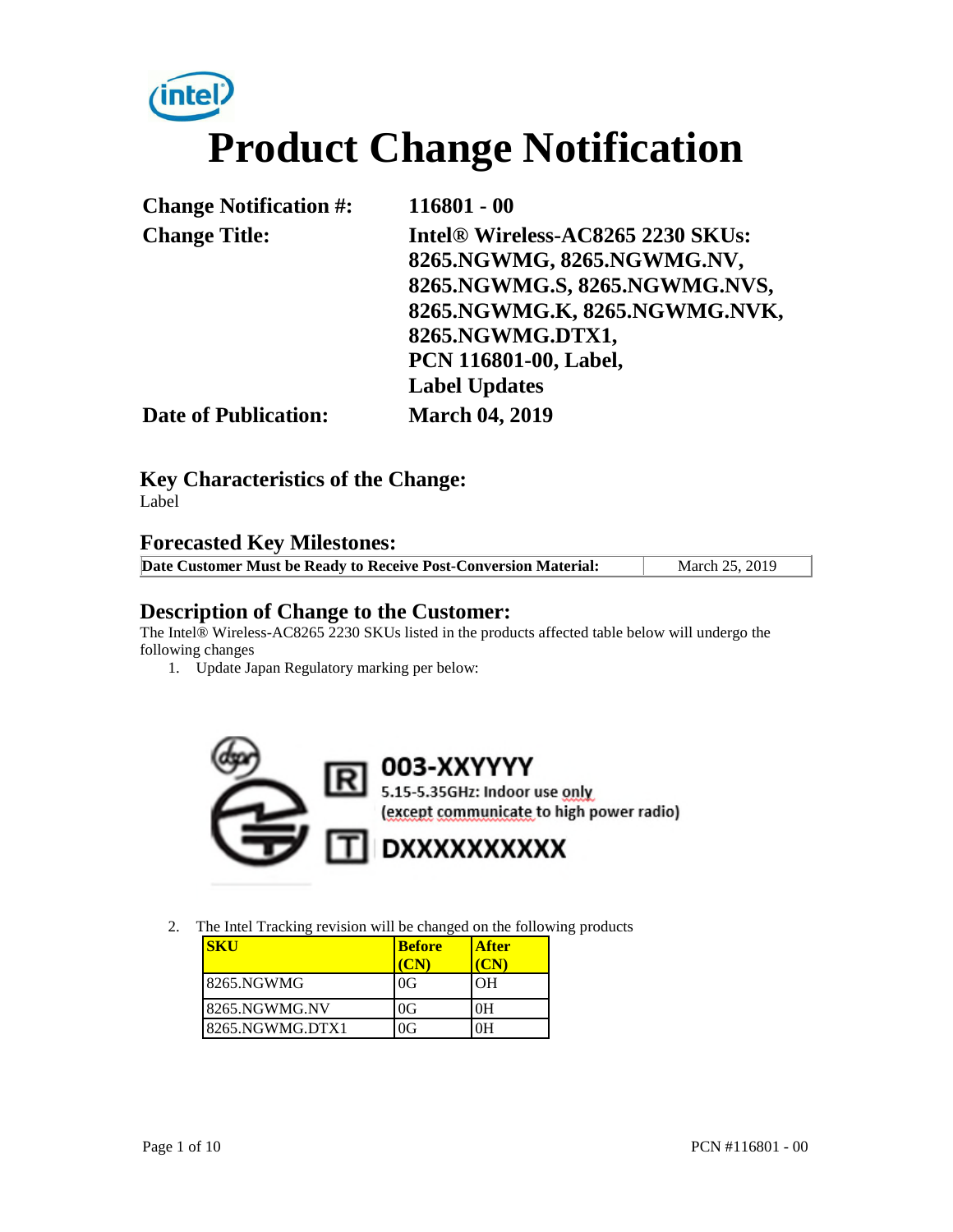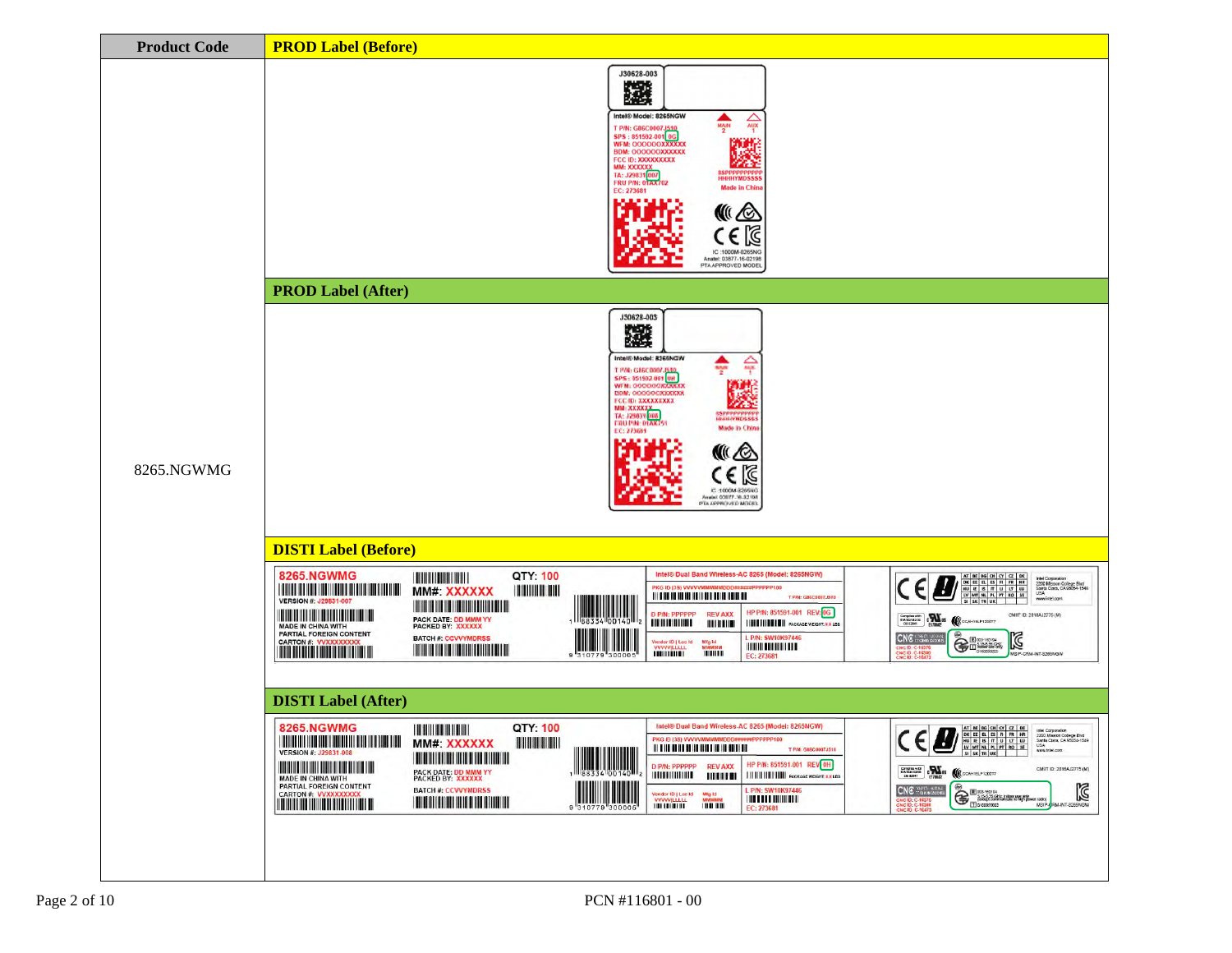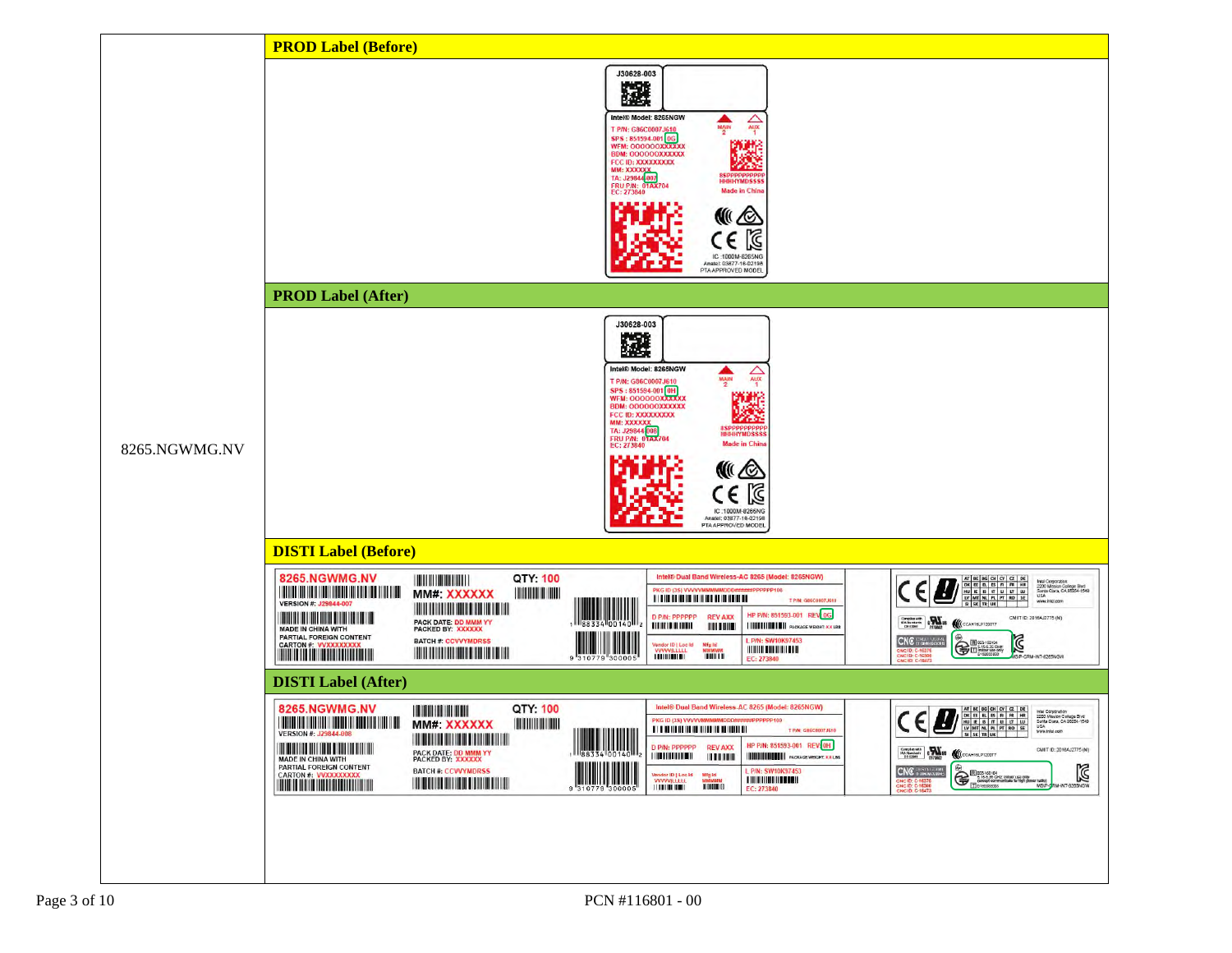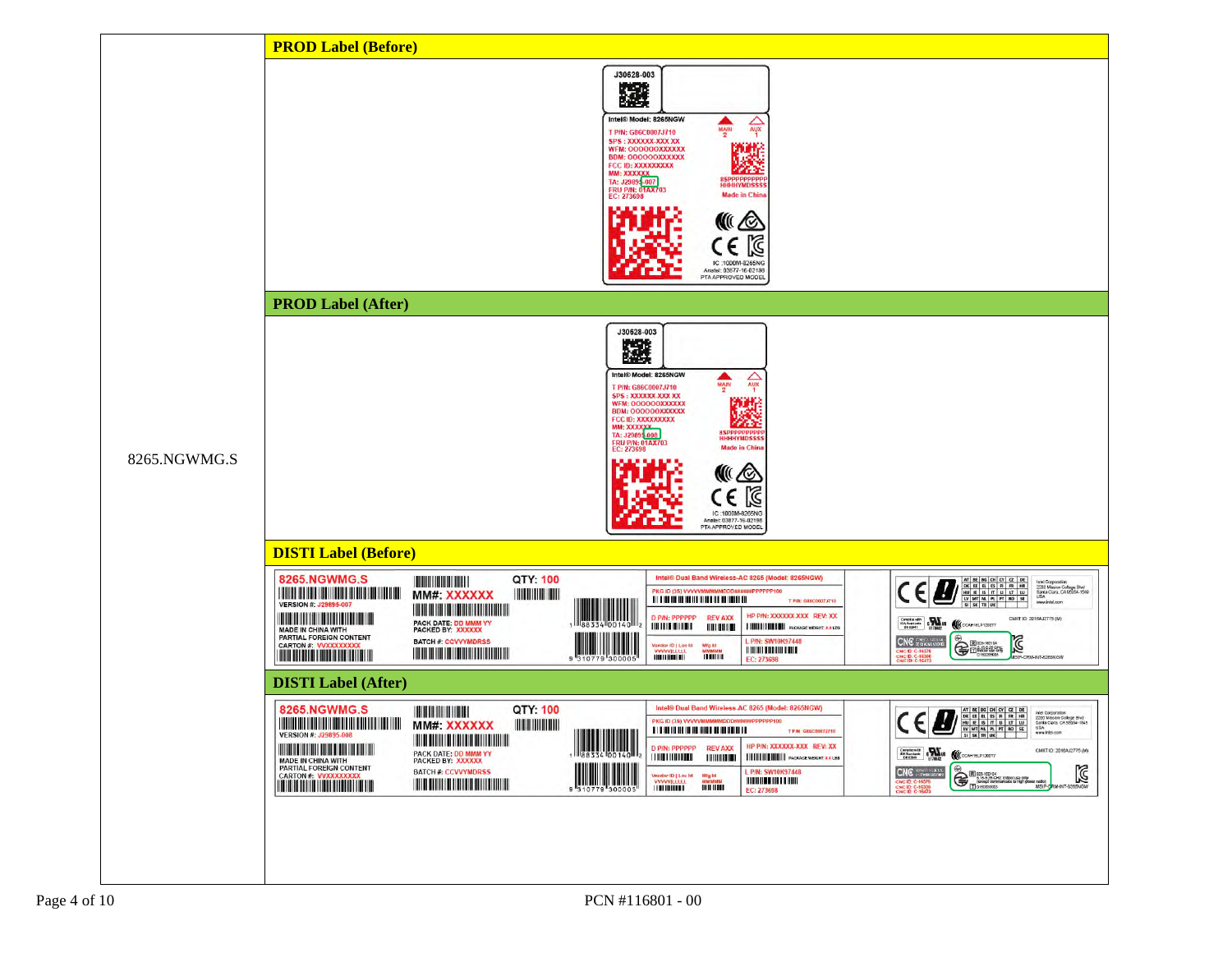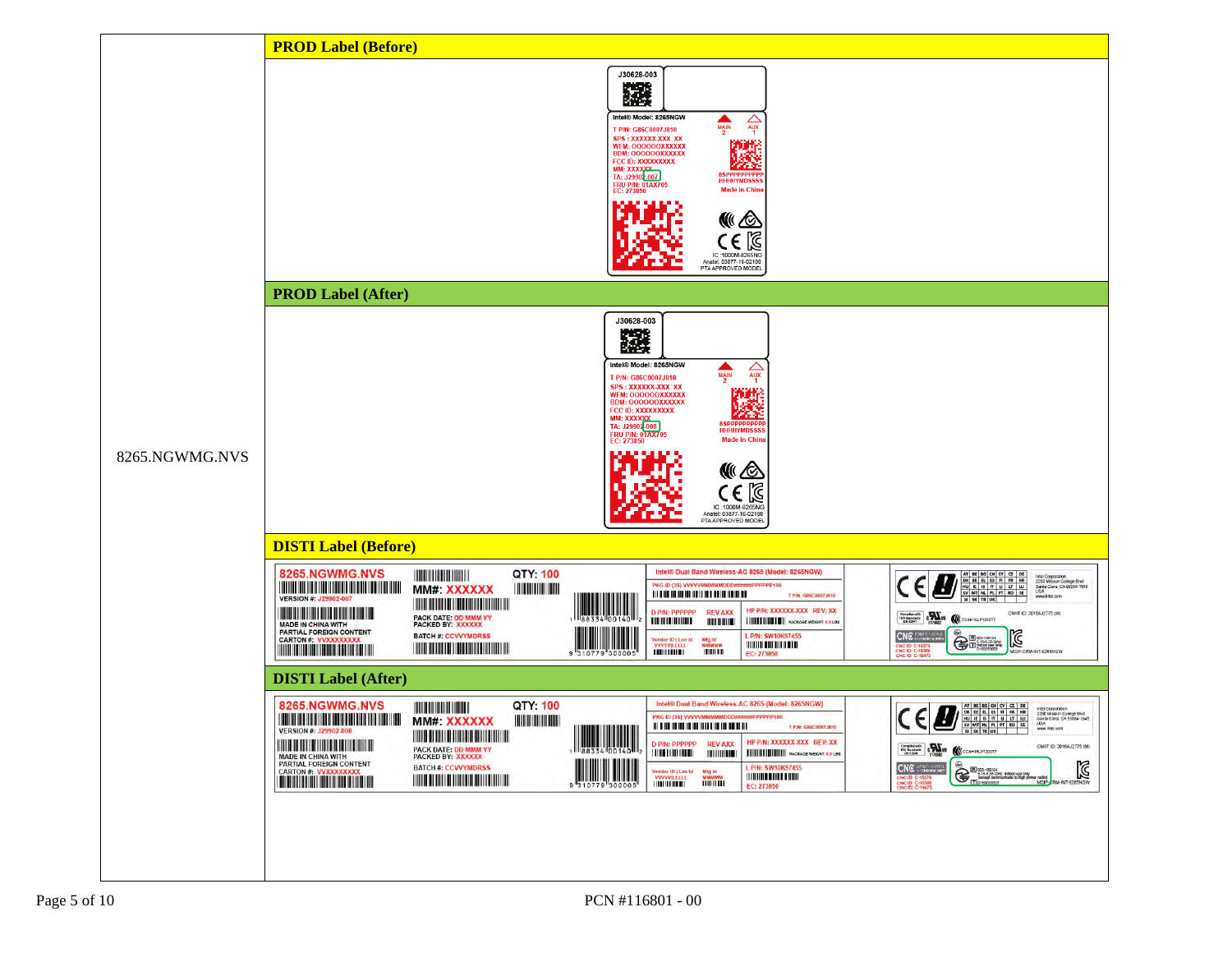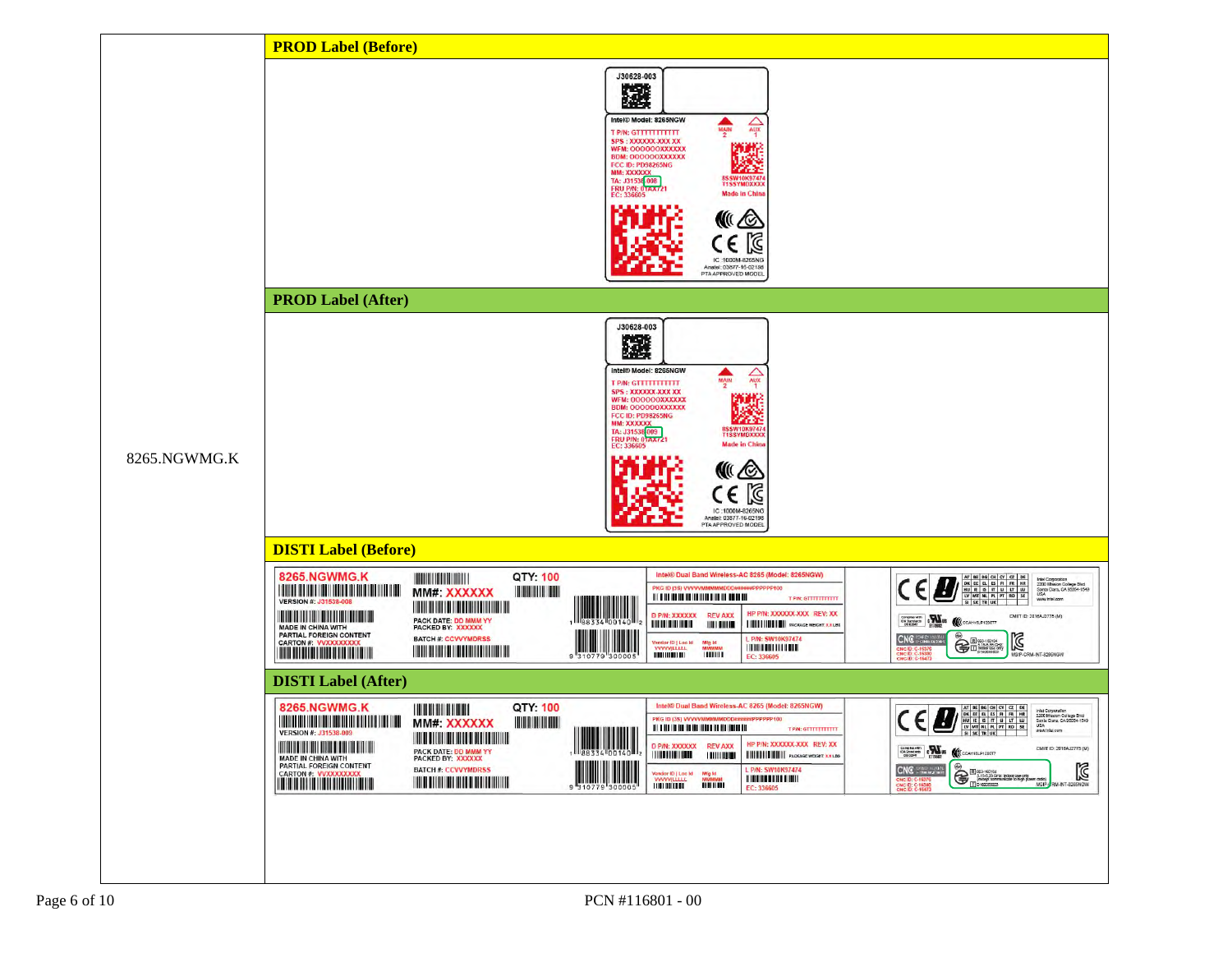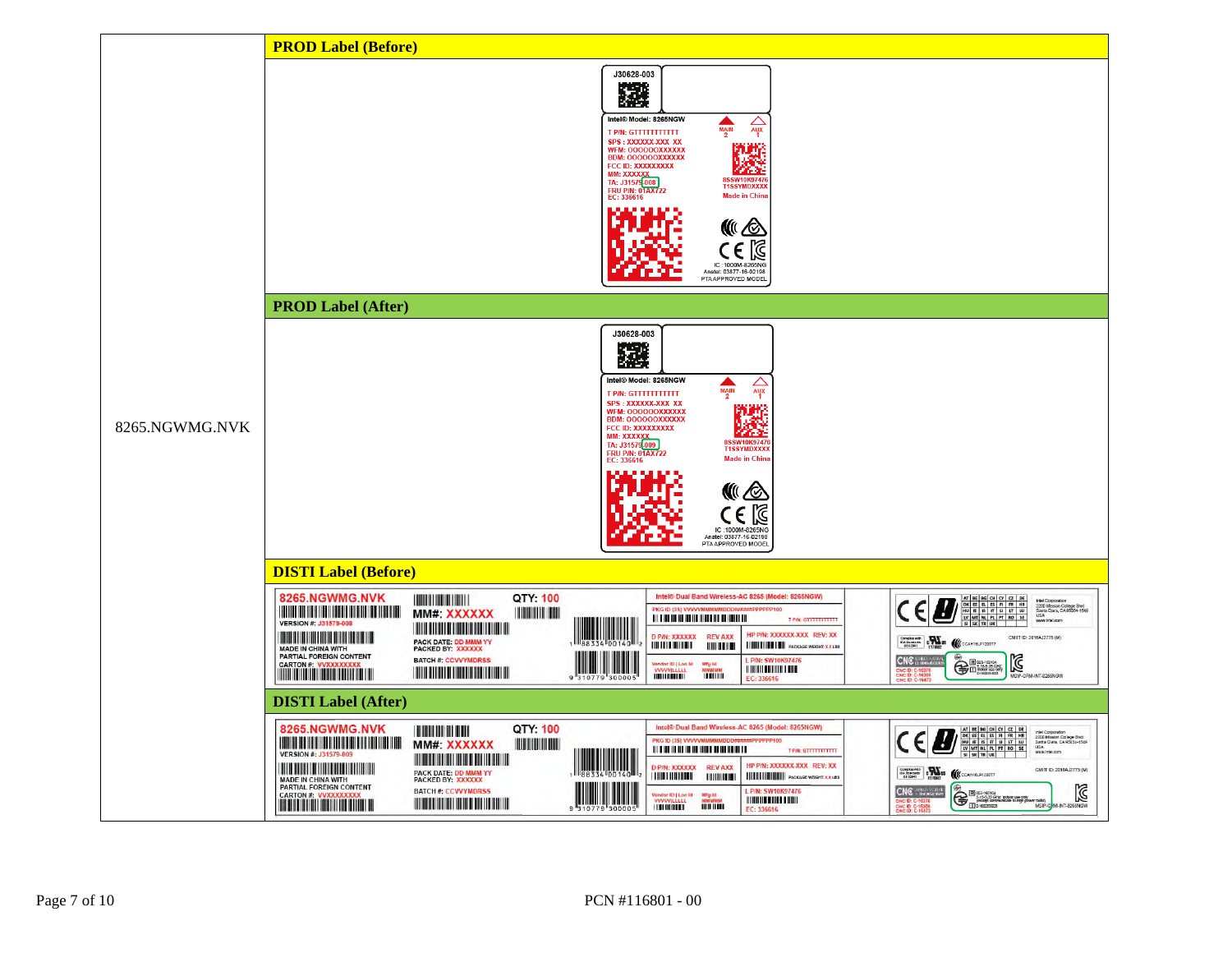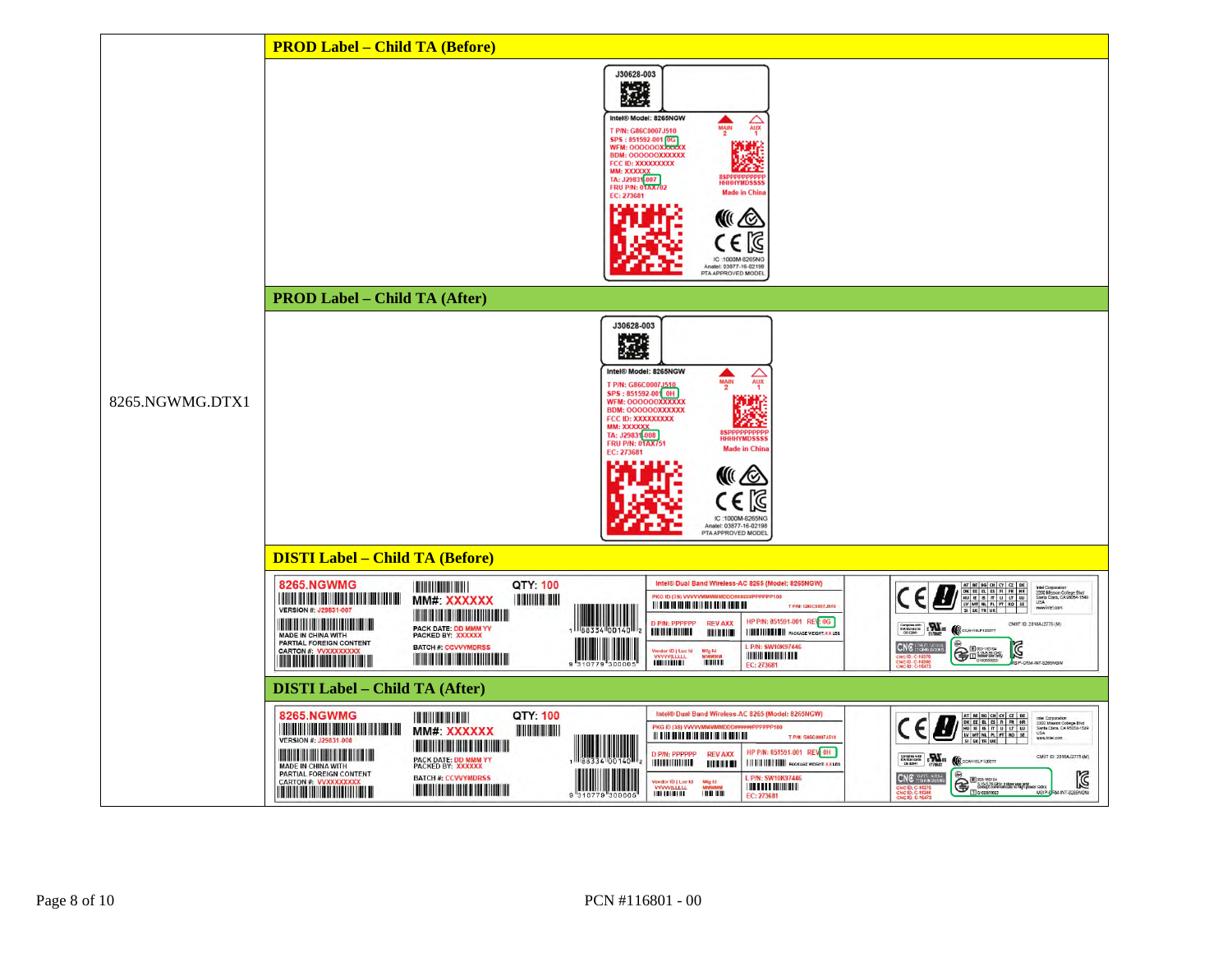# **Customer Impact of Change and Recommended Action:**

The label changes to the products do not affect functionality. Intel anticipates no impact to customers.

Intel will attempt to deplete pre-conversion material before shipping post-conversion material but there is a possibility of Intel shipping mixed inventory. Therefore, customers will need to manage and migrate to the post-conversion material as soon as possible.

Milestone dates are estimates and subject to change based on business and operational conditions.

Please contact your local Intel Field Sales Rep if you have any further questions about these changes.

| Trouted infected, filter or acting could. |  |                   |                                    |  |  |
|-------------------------------------------|--|-------------------|------------------------------------|--|--|
| <b>Product Code</b>                       |  |                   | MM#   Pre Change TA Post Change TA |  |  |
| 8265.NGWMG                                |  | 946658 J29831-007 | J29831-008                         |  |  |
| 8265.NGWMG.NV                             |  | 949399 J29844-007 | J29844-008                         |  |  |
| 8265.NGWMG.S                              |  | 951075 J29895-007 | J29895-008                         |  |  |
| 8265.NGWMG.NVS                            |  | 951076 J29902-007 | J29902-008                         |  |  |
| 8265.NGWMG.K                              |  | 951820 J31538-008 | J31538-009                         |  |  |
| 8265.NGWMG.NVK 951821 J31579-008          |  |                   | J31579-009                         |  |  |
| 8265.NGWMG.DTX1 958156 J29831-007         |  |                   | J29831-008                         |  |  |

## **Products Affected / Intel Ordering Codes:**

### **PCN Revision History:**

| <b>Date of Revision:</b> | <b>Revision Number:</b> | <b>Reason:</b>           |
|--------------------------|-------------------------|--------------------------|
| March 4, 2019            | 00                      | Originally Published PCN |